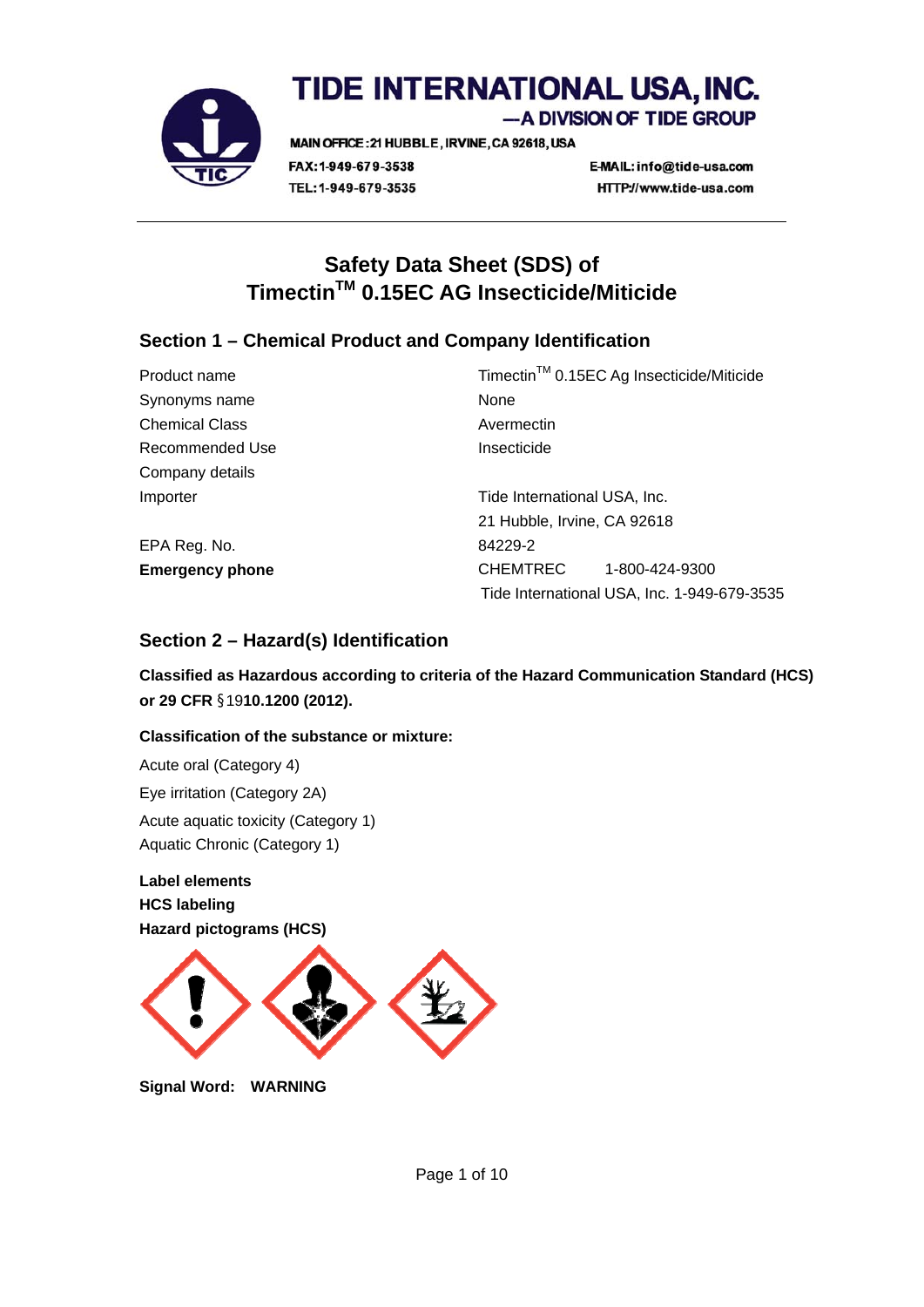

-A DIVISION OF TIDE GROUP

MAIN OFFICE: 21 HUBBLE, IRVINE, CA 92618, USA

FAX: 1-949-679-3538 TEL: 1-949-679-3535 E-MAIL: info@tide-usa.com HTTP://www.tide-usa.com

#### **GHS Hazard Statements:**

Combustible liquid Harmful if swallowed Suspected of damaging fertility or the unborn child May cause damage to organs Causes serious eye irritation Very toxic to aquatic life with long lasting effects.

#### **Other hazard information:**

**NFPA Ratings:** Health-2 Flammability-2 Reactivity-0

#### **Signs and Symptoms of Systemic Effects:**

Causes eye and skin irritation. Harmful if swallowed or absorbed through the skin. Allergic skin reactions are possible.

#### **Environmental hazards:**

This pesticide is toxic to fish and wildlife. Do not apply directly to water, to areas where surface water is present, or to intertidal areas below the mean high water mark. Do not apply when weather conditions favor drift from target areas. Do not contaminate water when disposing of equipment wash water or rinsate.

This product is highly toxic to bees exposed to direct treatment or residues on blooming crops or weeds. Do not apply this product or allow it to drift to blooming crops or weeds if bees are visiting the treatment area.

Use of this product may pose a risk to threatened and endangered species of fish, amphibians, crustaceans (including fresh water shrimp), and insects. All use of this product in the state of California should comply with the recommendations of the California Endangered Species Project. Before using this product in California, consult with your country agriculture commissioner to determine use limitations that apply in your area.

#### **Unusual Fire, Explosion and Reactivity Hazards**

Combustible liquid. Can release vapors that form explosive mixtures at temperatures at or above the flash point. Heavy vapors can flow along surfaces to distant ignition sources and flash back. During a fire, irritating and possibly toxic gases may be generated by thermal decomposition or combustion.

| Active ingredient | CAS No.    | Content    | <b>ACIGH</b>             |
|-------------------|------------|------------|--------------------------|
|                   |            | (w/w.%)    |                          |
| Abamectin         | 71751-41-2 | $1.9$ min. | ΝA                       |
| Propylene glycol  | 57-55-6    | 15.0 max   | 10 mg/m <sup>3</sup> TWA |

# **Section 3 - Composition / Information on Ingredients**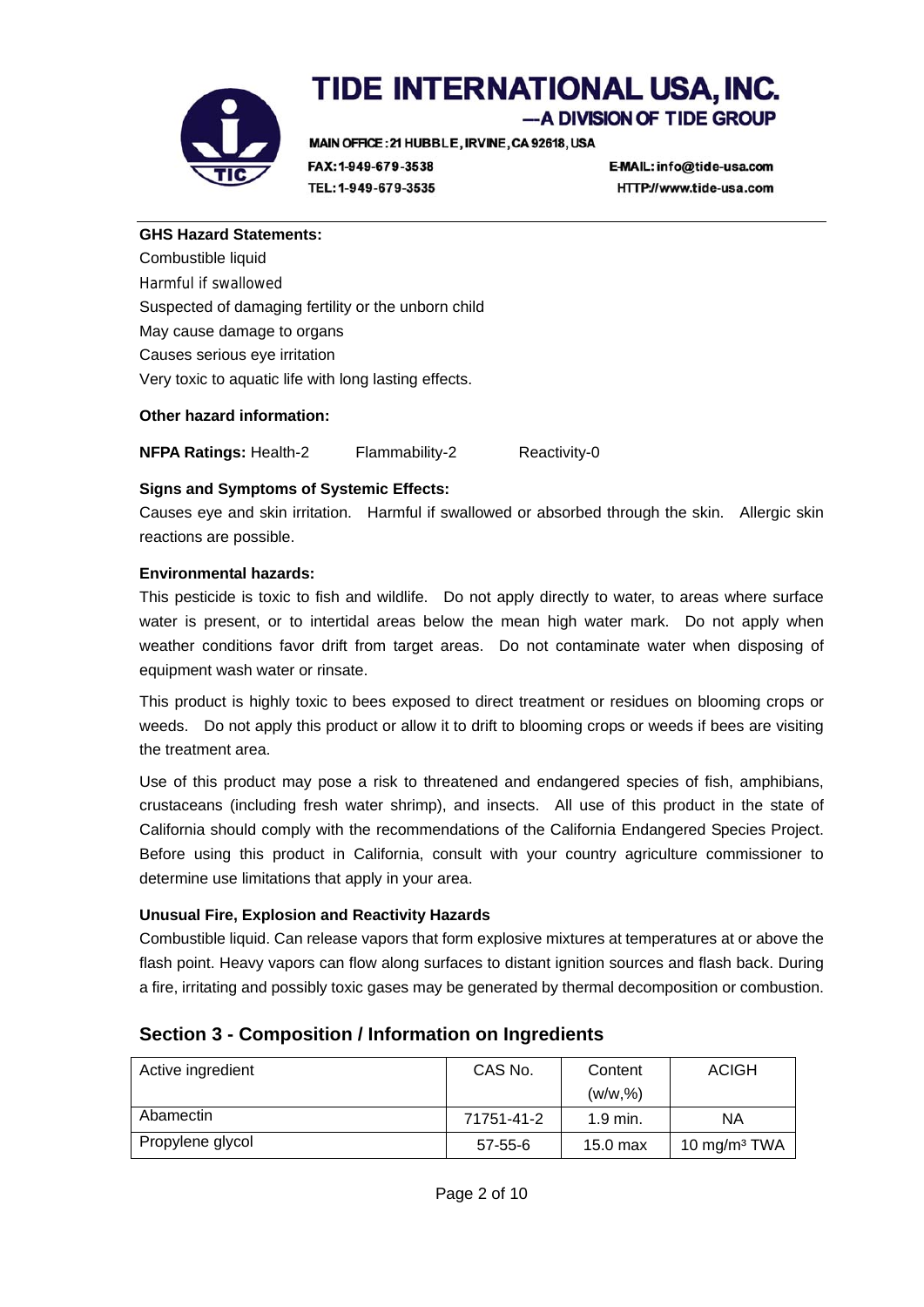

-A DIVISION OF TIDE GROUP

MAIN OFFICE: 21 HUBBLE, IRVINE, CA 92618, USA

FAX: 1-949-679-3538 TEL: 1-949-679-3535 E-MAIL: info@tide-usa.com HTTP://www.tide-usa.com

| Active ingredient                                             | CAS No.     | Content        | <b>ACIGH</b>     |
|---------------------------------------------------------------|-------------|----------------|------------------|
|                                                               |             | (w/w, %)       |                  |
| Butylated Hydroxytoluene (BHT)                                | 128-37-0    | 1.0            | <b>ACGIH TWA</b> |
|                                                               |             |                | $2 \text{ mg/m}$ |
| Agnique KE-3658                                               |             | 18.0-23.0      | <b>NA</b>        |
| Toximul 8242                                                  |             | 10.0-15.0      | <b>NA</b>        |
| Toximul 8320                                                  |             | 15.0-20.0      | <b>NA</b>        |
| Stepfac 8181 (Contains*)                                      |             | $1.0 - 3.0$    | <b>NA</b>        |
| *(Polyoxyethylene tridecyl ether phosphate)                   | 9046-01-9   | (99.0)         | <b>NE</b>        |
| *(Phosphoric acid)                                            | 7664-38-2   | (1.0)          | 1mg/m3 TWA       |
| $*(1,4-Dioxane)$                                              | 123-91-1    | (1000ppm)      | 20ppm            |
| Other<br>ingredient<br>deemed<br>not<br>be<br>to<br>hazardous | Proprietary | <b>Balance</b> |                  |

# **Section 4 – First-Aid Measures**

Have the product container or label with you when calling a poison control center or doctor or going for treatment. You may also contact CHEMTREC at 1-800-424-9300 for emergency medical treatment information.

**If in eyes:** Hold eye open and rinse slowly and gently with water for 15-20 minutes. Remove contact lenses, if present, after the first 5 minutes, then continue rinsing eye. Get medical advice/attention.

**If swallowed:** Immediately call a POISON CENTER or doctor/physician if you fell unwell. Have person sip a glass of water if able to swallow. Do not induce vomiting unless told to do so by the poison control center or doctor. Do not give anything by mouth to an unconscious person.

**If on skin or clothing:** Take off contaminated clothing. Rinse skin immediately with plenty of water for 15-20 minutes. Call a poison control center or doctor for treatment advice.

**If inhaled:** Remove person to fresh air and keep comfortable for breathing. If person is not breathing, call 911 for an ambulance, then give artificial respiration, preferably by mouth-to-mouth, if possible. Call a POISON CENTER or doctor/physician if you feel unwell.

**Note to physician:** There is no specific antidote. Treat symptomatically.

# **Section 5 – Fire-Fighting Measures**

**Flashpoint**: 225℉

**Combustible:** Combustible liquid

**Means of Extinction:** Extinguish fire using foam blanket, carbon dioxide or dry agent. If not available, use waterfog or fine water spray but ensure all runoff is contained.

**Hazardous combustion products**: Can release vapors that form explosive mixtures at temperatures at or above the flash point. Heavy vapors can flow along surfaces to distant ignition sources and flash back. During a fire, irritating and possibly toxic gases may be generated by thermal decomposition or combustion.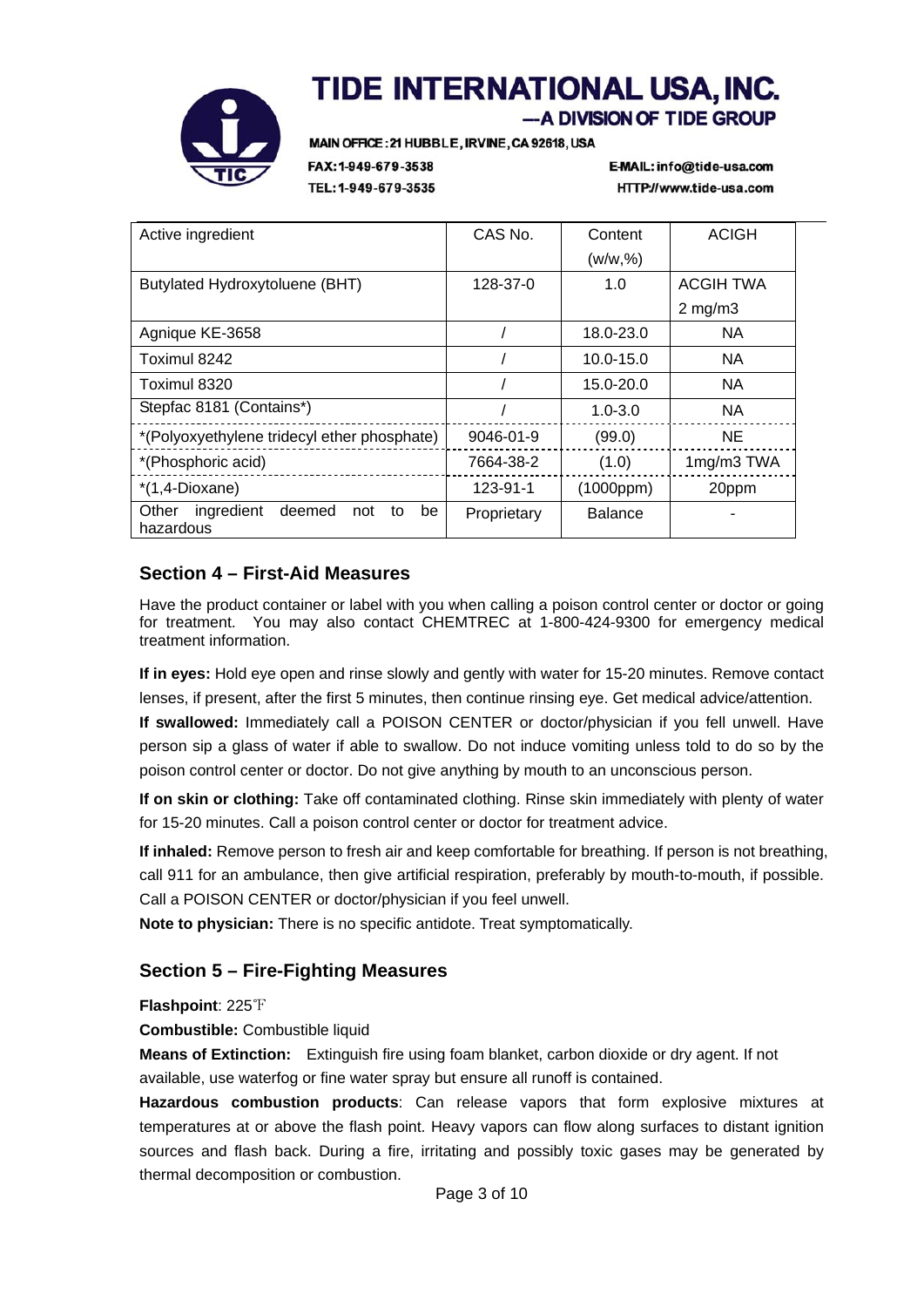

# TIDE INTERNATIONAL USA, INC. -A DIVISION OF TIDE GROUP

MAIN OFFICE: 21 HUBBLE, IRVINE, CA 92618, USA

FAX: 1-949-679-3538 TEL: 1-949-679-3535 E-MAIL: info@tide-usa.com HTTP://www.tide-usa.com

**Fire fighting instructions:** Use appropriate extinguishing media for combustibles in the area. Wear full protective clothing and self-contained breathing apparatus. Evacuate nonessential personnel from the area to prevent human exposure to fire, smoke, fumes or products of combustion. Prevent use of contaminated buildings, area, and equipment until decontaminated. Water runoff can cause environmental damage. If water is used to fight fire, dike and collect runoff.

# **Section 6 - Accidental Release Measures**

Control the spill at its source. Contain the spill to prevent from spreading or contaminating soil or from entering sewage and drainage systems or any body of water. Clean up spills immediately, observing precautions outlined in Section 8. Cover entire spill with absorbing material and place into compatible disposal container. Scrub area with hard water detergent (e.g. commercial products such as Tide, Joy, Spic and Span). Pick up wash liquid with additional absorbent and place into compatible disposal container. Once all material is cleaned up and placed in a disposal container, seal container and arrange for disposition

# **Section 7- Handling and Storage**

# KEEP OUT OF REACH OF CHILDREN!

## **Handling:**

No smoking. Eating or drinking should be allowed where material is used or stored. Wear protective equipment to prevent skin and eye contamination.

When opening the container, preparing spray and using prepared spray, wear cotton overalls buttoned to the neck and wrist and a washable hat, elbow length PVC gloves and goggles. For space applications, wear cotton overalls buttoned to the neck and wrist and a washable hat, elbow length PVC gloves, goggles and half facepiece respirator with dust cartridge or canister. Avoid release to the environment.

## **Storage:**

Store the material in a well-ventilated, secure area out of reach of children and domestic animals. Keep cool. Keep away from heat/sparks/open flames/hot surfaces. Do not use or store near heat or open flame. Do not store food, beverages or tobacco products in the storage area.

# **Section 8 - Exposure Controls/Personal Protection**

| Components.      | CAS-No        | Control parameters       | <b>Basis</b>     |
|------------------|---------------|--------------------------|------------------|
| Abamectin        | 71751-41-2    | <b>NA</b>                | <b>NA</b>        |
| Propylene glycol | $57 - 55 - 6$ | 10 mg/m <sup>3</sup> TWA | ACGIH-TWA        |
| Phosphoric acid  | 7664-38-2     | 1mg/m3 TWA               | <b>ACGIH-TLV</b> |
|                  |               | 3ppm STEL                | <b>ACGIH-TLV</b> |
|                  |               | 1 mg/m3 TWA              | <b>NIOSH</b>     |

## **Exposure limit values**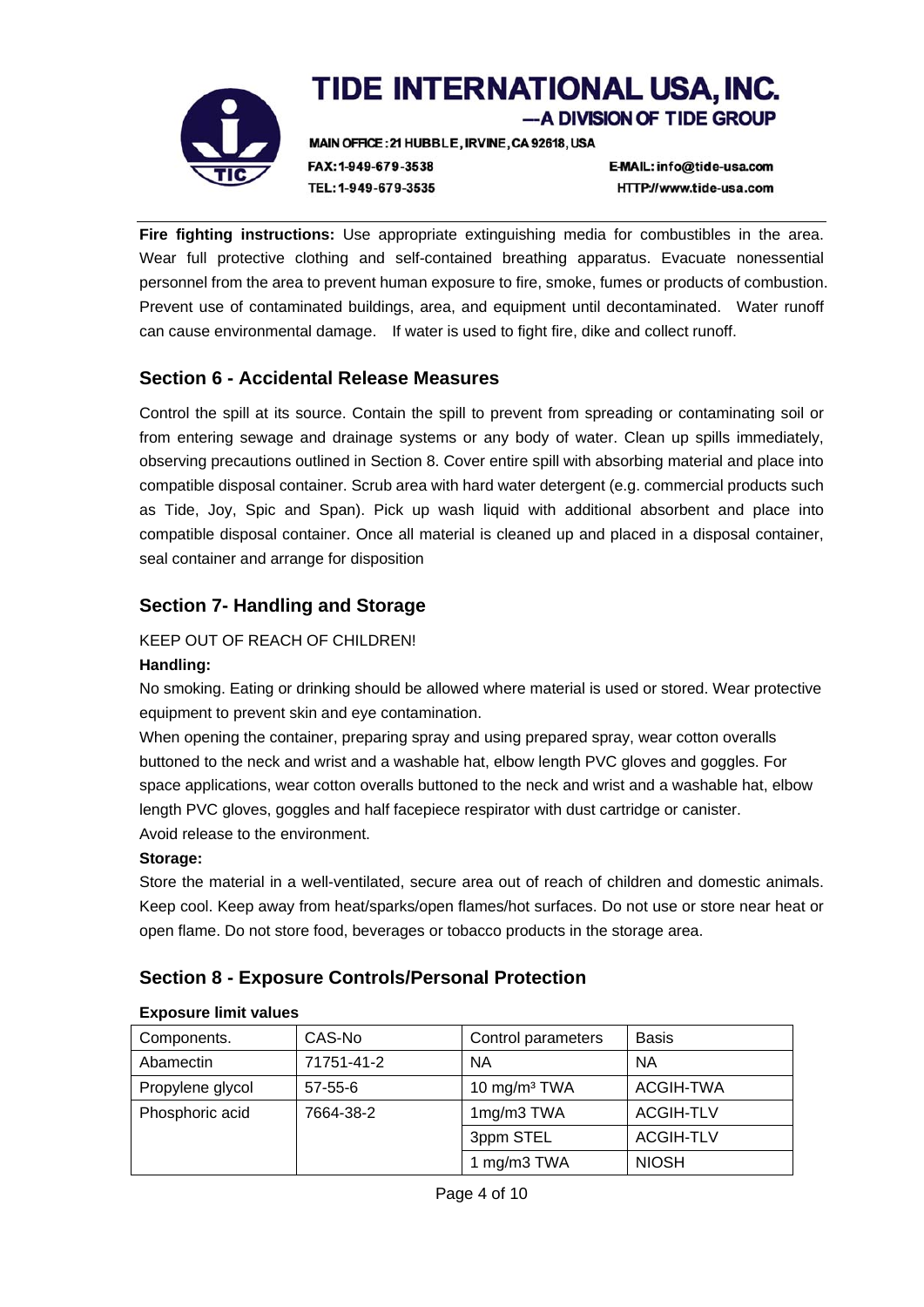

-A DIVISION OF TIDE GROUP

MAIN OFFICE: 21 HUBBLE, IRVINE, CA 92618, USA

FAX: 1-949-679-3538 TEL: 1-949-679-3535 E-MAIL: info@tide-usa.com HTTP://www.tide-usa.com

| Components.      | CAS-No   | Control parameters  | <b>Basis</b>     |
|------------------|----------|---------------------|------------------|
|                  |          | 3 mg/m3 ST          | <b>NIOSH</b>     |
|                  |          | mg/m3 TWA           | <b>OSHA</b>      |
|                  |          | 3 mg/m3 STEL        | <b>OSHA</b>      |
| 1,4-Dioxane      | 123-91-1 | 20ppm max PEL       | <b>OSHA</b>      |
| <b>Butylated</b> | 128-37-0 | $2 \text{ mg/m}^3$  | <b>ACGIH TLV</b> |
| Hydroxytoluene   |          | (inhalable, 8h)     |                  |
| (BHT)            |          | $10 \text{ mg/m}^3$ | NIOSH/OSHA TWA   |
|                  |          | (10h)               | IARC Group 3     |

#### **Engineering controls**

Use in ventilated areas. Keep containers closed when not in use.

#### **Personal protection:**

Some materials that are chemical-resistant to this product are listed below. If you want more options, follow the instructions for Category E on an EPA chemical resistance category selection chart.

#### **Applicators and other handlers must wear:**

- Long-sleeved shirt and long pants
- Socks and shoes
- Chemical-resistant gloves (such as barrier laminate, nitrite rubber, neoprene rubber, viton)
- Protective eyewear

Discard clothing and other absorbent materials that have been drenched or heavily contaminated with this product's concentrate. Do not reuse them. Follow manufacturer's instructions for cleaning/maintaining PPE. If no such instructions for washables, use detergent and hot water. Keep and wash PPE separately from other laundry.

**Respiratory Protection:** A combination particulate/ organic vapor respirator may be necessary until effective engineering controls are installed to comply with occupational exposure limits. Use a NIOSH approved respirator with an organic vapor (OV) cartridge or canister with an HE prefilter.

**Eye Protection:** Where eye contact is likely, use chemical splash goggles. Facilities storing or utilizing this material should be equipped with an eyewash facility and a safety shower.



Tightly sealed goggle

Page 5 of 10 **Skin and Body Protection:** To avoid contact with skin, wear coveralls over with long- or short-sleeved shirt and long or short pants, chemical-resistant footwear plus socks and chemical resistant gloves. Wear chemical-resistant apron when cleaning equipment, mixing or loading. For overhead exposure, wear chemical-resistant headgear. An emergency eyewash or water supply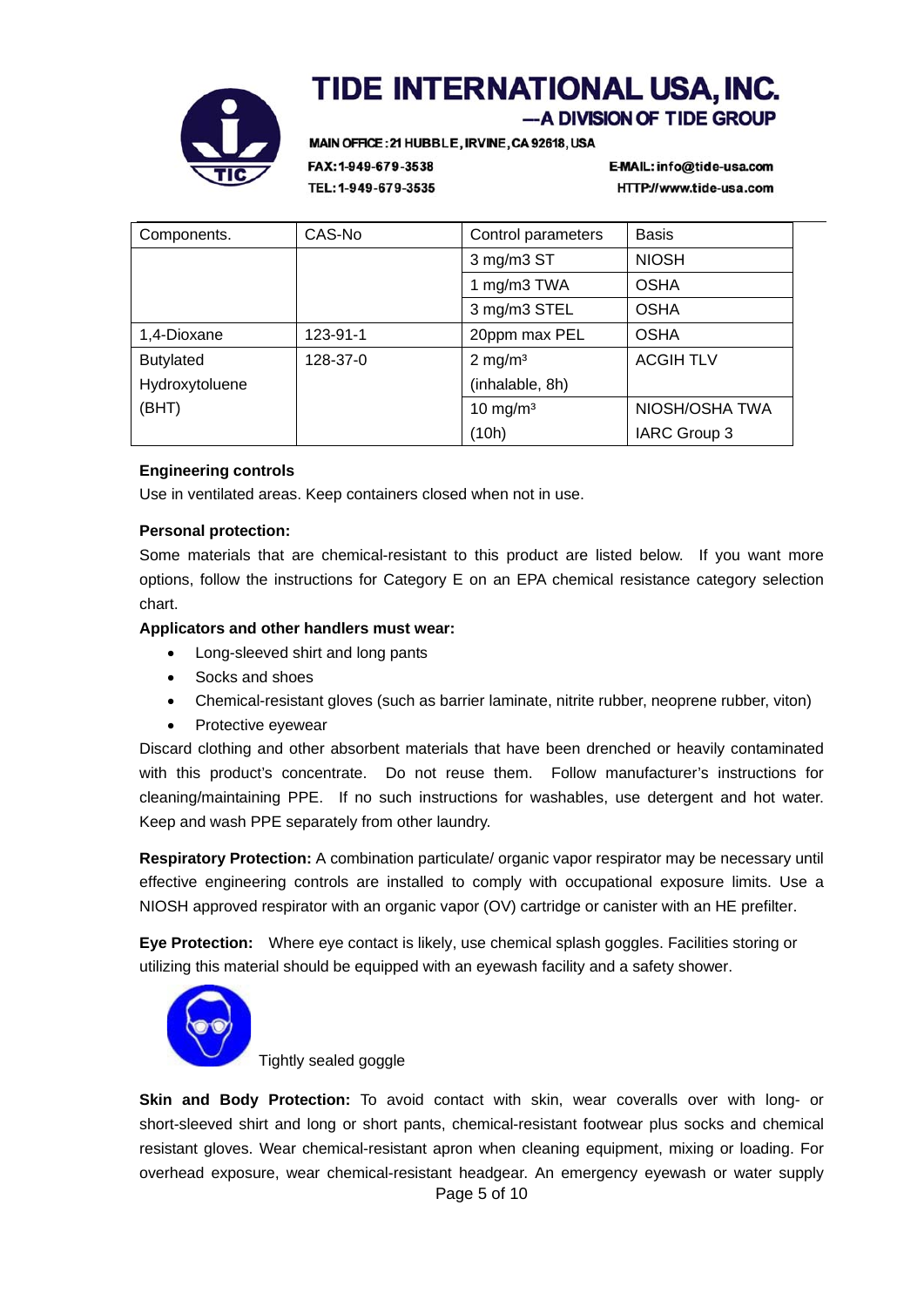

-A DIVISION OF TIDE GROUP

MAIN OFFICE: 21 HUBBLE, IRVINE, CA 92618, USA

FAX: 1-949-679-3538 TEL: 1-949-679-3535 E-MAIL: info@tide-usa.com HTTP://www.tide-usa.com

should be readily accessible to the work area.

**Hand Protection:** 



Chemical resistant gloves

**Specific Hygiene Measures:** Wash hands before eating, drinking, chewing gum, using tobacco or using the toilet. Wash clothing and other absorbent materials that have been exposed to this product. Follow the manufacturer's instructions for cleaning and maintaining PPE.

**Environmental controls**

See Sections 6, 7, 12, 13.

# **Section 9 - Physical and Chemical Properties**

**Appearance:** Pale amber liquid **Odor:** Slightly pungent odor **Odor threshold:** No Data Available **pH:** 3.5-5.5 **Melting point/freezing point:** No Data Available **Initial boiling point and boiling range:** No Data Available **Flammability:** Combustible Liquid, flash point >225℉ **Explodability:** Not have explosive characteristics. **Evaporation rate:** No Data Available **Vapor pressure:** 7.5 x 10(-8) mmHg @ 77°F (25°C), abamectin **Vapor density:** No Data Available **Density:** .1.01g/cm3 **Solubility:** Emulsifiable **Octanol/water partition coefficient:** log Kow = 4.4 at pH 7.2 at 20 ºC **Auto-ignition temperature:** No Data Available **Decomposition temperature:** No Data Available **Viscosity:** 135 cps at 24℃, 70cps. at 39℃

These physical data are typical values based on material test but may vary from sample to sample. Typical values should not construed as a guaranteed analysis and any specific lot or as specification items.

# **Section 10 - Stability and Reactivity**

**Reactivity:** Product will not undergo polymerization **Chemical stability:** Stable under normal use and storage conditions.

Page 6 of 10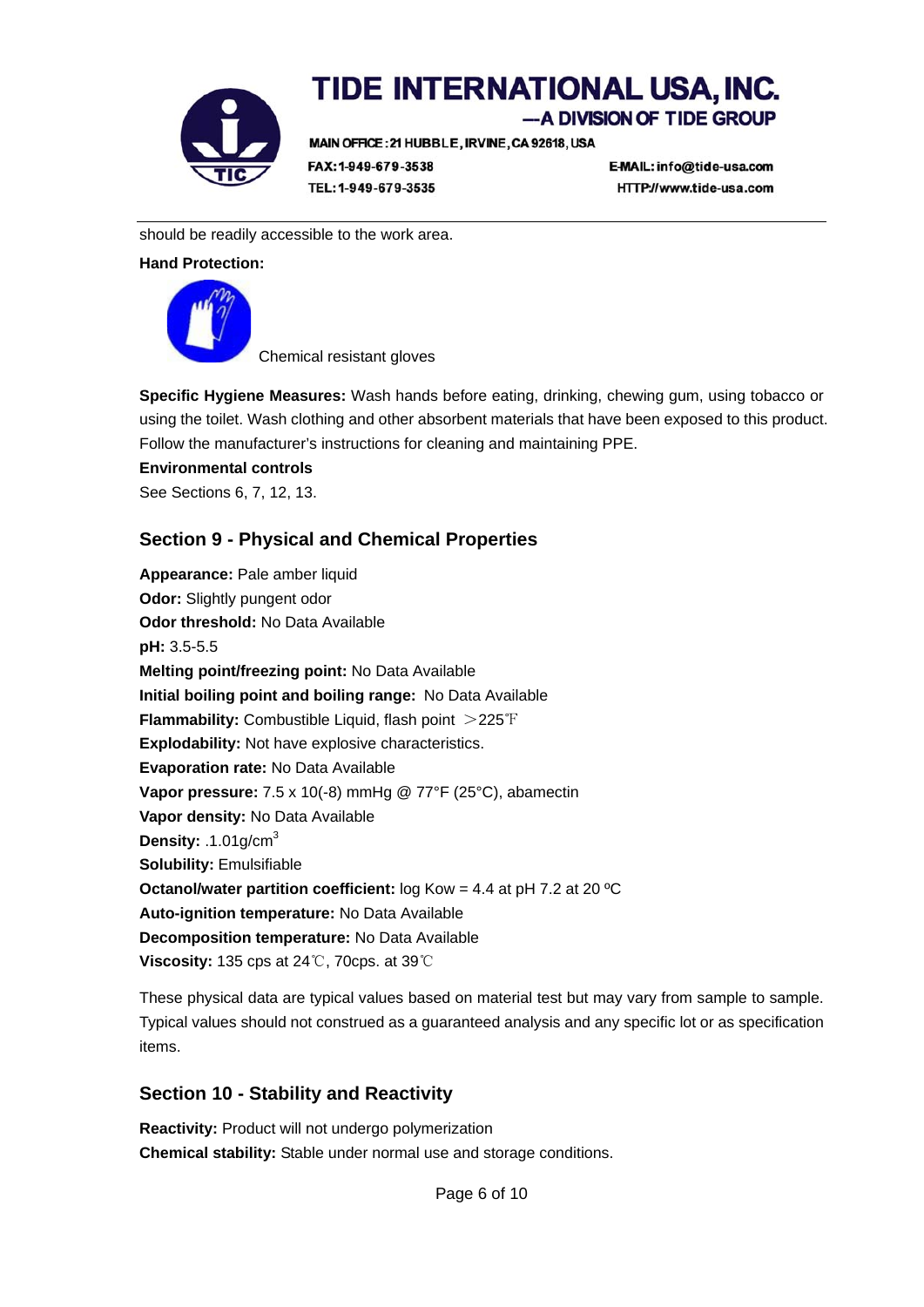

-A DIVISION OF TIDE GROUP

MAIN OFFICE: 21 HUBBLE, IRVINE, CA 92618, USA FAX: 1-949-679-3538

E-MAIL: info@tide-usa.com HTTP://www.tide-usa.com

**Possibility of hazardous reactions:** Will not occur hazardous polymerization.

**Conditions to avoid:** Excessive heat, sparks and open flame.

TEL: 1-949-679-3535

**Incompatible Materials:** None reasonably foreseeable.

**Hazardous decomposition products:** Can decompose at high temperatures forming toxic gases. Under fire conditions may produce oxides of carbon, hydrogen and nitrogen.

# **Section 11 - Toxicological Information**

**Exposure routes:** Eyes, skin, ingestion & inhalation.

## **Toxicity:**

| Acute oral toxicity       | $LD_{50}$ for female rat 1750mg/kg            |
|---------------------------|-----------------------------------------------|
| Acute dermal toxicity     | $LD_{50}$ for rabbits $>$ 5050 mg/kg          |
| Acute inhalation toxicity | $LC_{50}$ (4h) > 2.56 mg/L                    |
| Skin irritation           | No skin irritation.                           |
| Eye irritation            | Severely irritation to eyes (rabbits).        |
| Sensitization             | None skin sensitizing reaction in guinea pig. |
|                           |                                               |

#### **Chronic Toxicity:**

Abamectin:Central nervous system effects in animals.

#### **Carcinogenicity:**

Abamectin: Not carcinogenic (rat); Not listed by ACGIH, NTP, IARC, or OSHA.

#### **Reproduction:**

Abamectin: No teratogenic potential.

## **Developmental Toxicity:**

Abamectin: Animal tests with metsulfuron-methyl have not demonstrated developmental effects.

#### **Neurotoxicity:**

Abamectin: No evidence of neurotoxicity.

#### **Mutagenicity:**

Abamectin: Negative

**Other toxicological information:** Note: This product may contain 1,4-dioxane as a by-product, which can be absorbed by inhalation and through the skin. Please advised that 1,4-dioxane is a cancer-suspect agent and can cause liver and kidney injury with over-exposure.

# **Section 12 - Ecological Information**

**Ecotoxicity:**  Highly toxic to fish, invertebrates, birds and bees. Not bioconcentrateable in fish.

## **Avian toxicity: Abamectin**

Bird (Bobwhite Quail) LD50 Oral > 2000 mg/kg Birds (8-day dietary - Bobwhite Quail) LC50/EC50: 3102 ppm

Page 7 of 10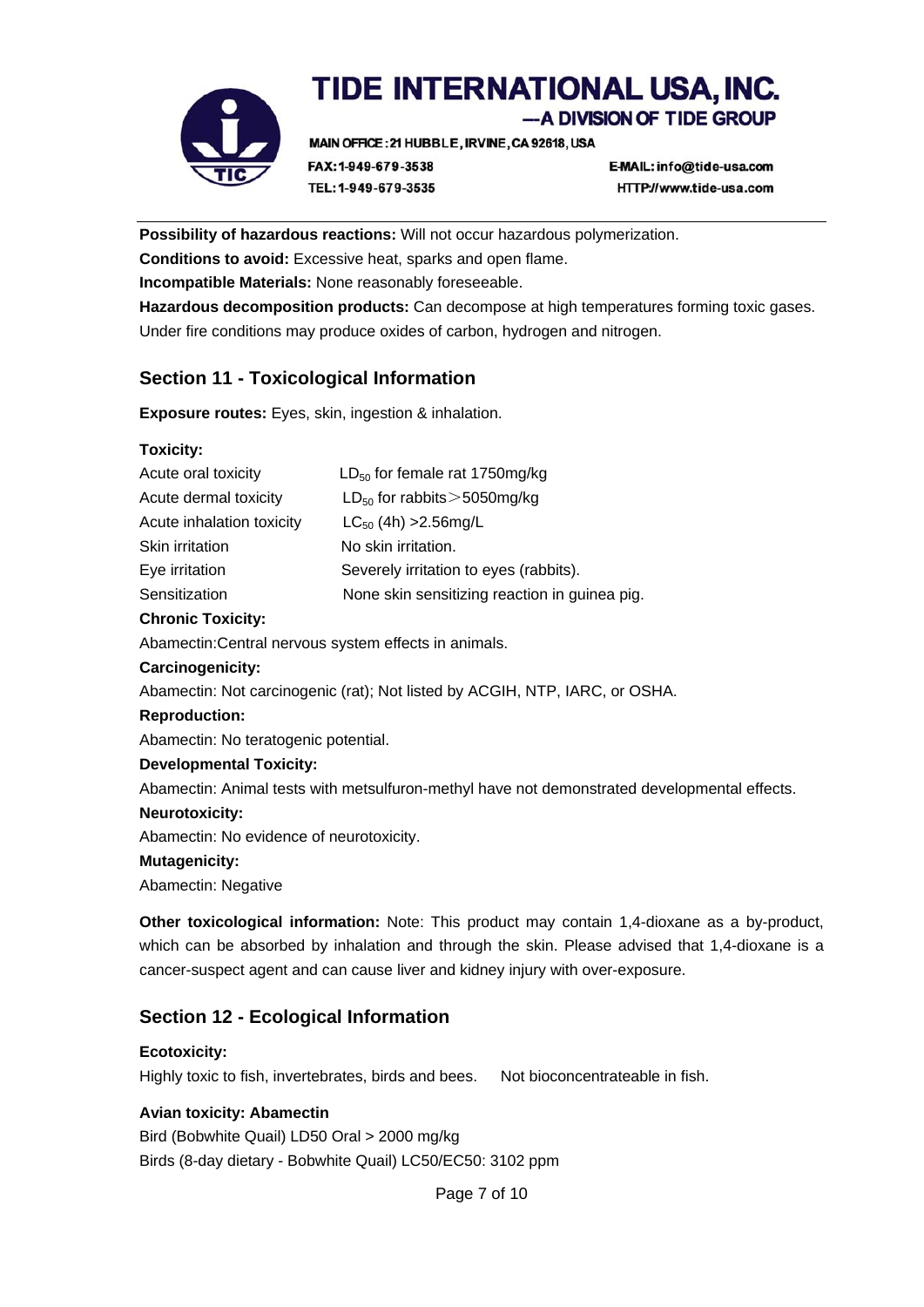

-A DIVISION OF TIDE GROUP

MAIN OFFICE: 21 HUBBLE, IRVINE, CA 92618, USA

FAX: 1-949-679-3538 TEL: 1-949-679-3535 E-MAIL: info@tide-usa.com HTTP://www.tide-usa.com

Birds (8-day dietary - Mallard Duck) LC50/EC50: 383 ppm

#### **Aquatic organism toxicity: Abamectin**

LC50 to rainbow trout 0.046mg/L (96h) EC50 to daphnia 0.405µg/L (48h) Invertebrates (Water Flea) LC50/EC50: 0.00037 ppm

#### **Other non-target organism toxicity: Abamectin**

This product is highly toxic to bees exposed to direct treatment or residues on blooming crops or weeds. Do not apply this product or allow it to drift to blooming crops or weeds if bees are visiting the treatment area.

Bees: Bees contact LC50/EC50 0.002 ug/bee, oral LD50 of 0.009 ug/bee

Worms: Earthworms will not be adversely affected by use of abamectin at recommended application

rates. The 28-day LC50 for abamectin in earthworms is 28 ppm.

**Persistence/Degradability:** Not persistent in soil.

**Bioaccumulative potential:** Low bioaccumulation potential.

**Mobility in soil:** Low mobility in soil.

**Other adverse effects:** No Data Available

# **Section 13 - Disposal Considerations**

Dispose of contents and container in accordance with local regulations. End users must dispose of any unused product as per the label recommendations.

## **Pesticide Disposal:**

Wastes resulting from the use of this product may be disposed of on site or at an approved waste disposal facility. Pesticide spray mixture or rinsate that cannot be used should be disposed of in a landfill approved for pesticides. Improper disposal of excess pesticide spray mixture or rinsate is a violation of Federal Law. If these wastes cannot be disposed of by use according to label instructions, contact your State Pesticide or Environmental Control Agency or the Hazardous Waste representative at the nearest EPA Regional Office for guidance.

## **Container Disposal:**

Nonrefillable container. Do not reuse or refill this container. Offer for recycling if available. Triple rinse container (or equivalent) promptly after emptying. Triple rinse as follows: Empty the remaining contents into application equipment or a mix tank and drain for 10 seconds after the flow begins to drip. Fill the container  $\frac{1}{4}$  full with water and recap. Shake for 10 seconds. Pour rinsate into application equipment or a mix tank or store rinsate for later use or disposal. Drain for 10 seconds after the flow begins to drip. Repeat this procedure two more times. Then offer for recycling if available or puncture and dispose of in a sanitary landfill, or by incineration, or, if allowed by state and local authorities, by burning. If burned, stay out of smoke.

# **Section 14 - Transport Information**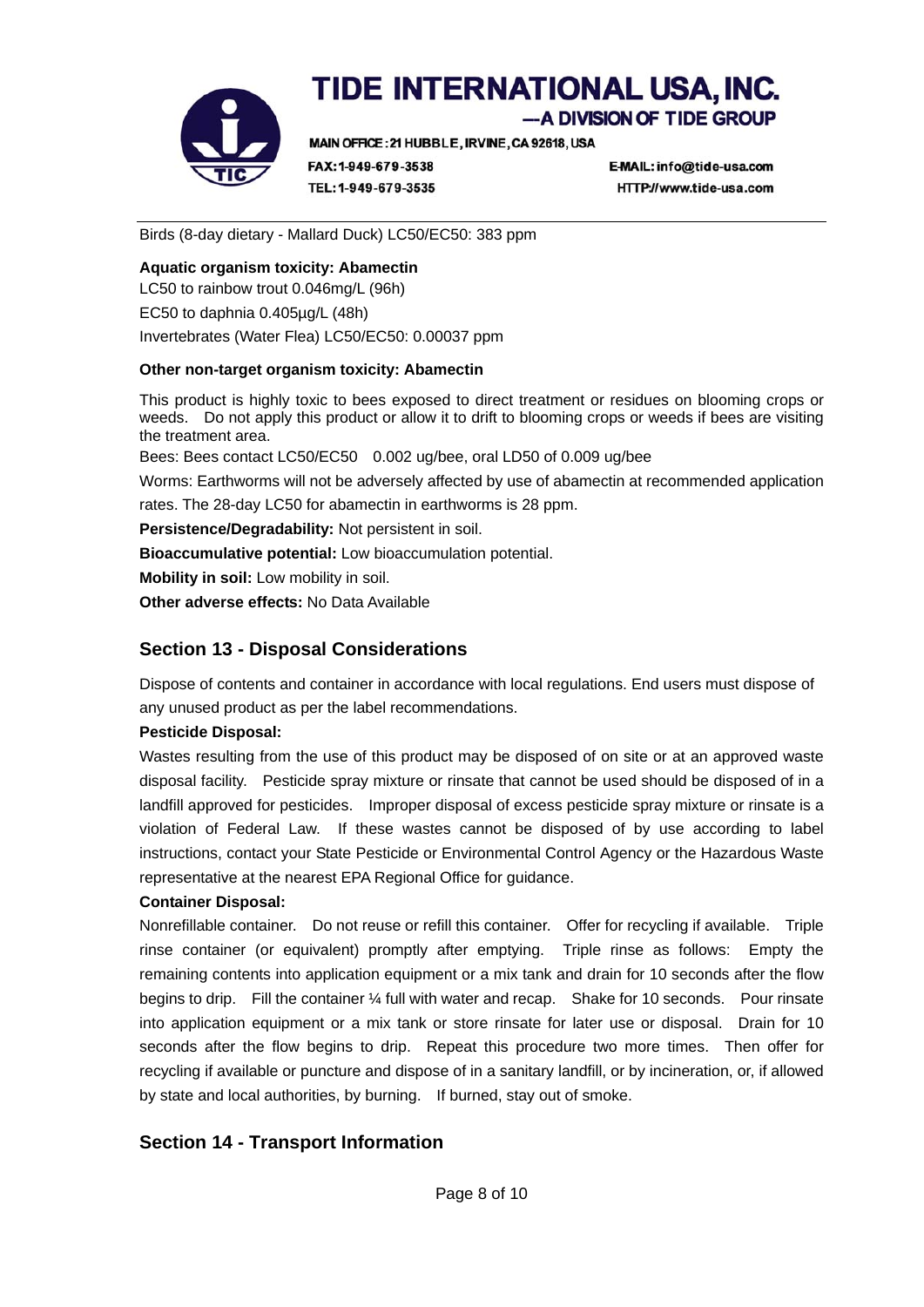

-A DIVISION OF TIDE GROUP

MAIN OFFICE: 21 HUBBLE, IRVINE, CA 92618, USA

FAX: 1-949-679-3538 TEL: 1-949-679-3535 E-MAIL: info@tide-usa.com HTTP://www.tide-usa.com

| D.O.T. Shipping Name:           | PESTICIDE, LIQUID, TOXIC, N.O.S. (CONTAINS 1.9%) |
|---------------------------------|--------------------------------------------------|
|                                 | <b>ABAMECTIN)</b>                                |
| <b>Technical Shipping Name:</b> | Timectin 0.15EC Ag Insecticide/Miticide          |
| <b>Packing Group:</b>           | Ш                                                |
| <b>D.O.T. Hazard Class:</b>     | 6.1                                              |
| U.N/N.A. Number:                | UN2902                                           |
| <b>Marine pollutant</b>         | Yes                                              |

# **Section 15 - Regulatory Information**

## **FIFRA –**

This chemical is a pesticide product registered by the Environmental Protection Agency and is subject to certain labeling requirements under federal pesticide law. These requirements differ from the classification criteria and hazard information required for safety data sheets, and for workplace labels of non-pesticide chemicals. The following is the hazard information as required on the pesticide label:

## **HAZARDS TO HUMANS AND DOMESTIC ANIMALS**

## **WARNING**

Causes substantial but temporary eye injury. Do not get in eyes. Harmful if absorbed through skin or if swallowed. Avoid contact with skin or clothing. Wash thoroughly with soap and water after handling and before eating, drinking, chewing gum, or using tobacco. Remove and wash contaminated clothing before reuse.

## **ENVIRONMENTAL HAZARDS**

This pesticide is toxic to fish and wildlife. Do not apply directly to water, to areas where surface water is present, or to intertidal areas below the mean high water mark. Do not apply when weather conditions favor drift from target areas. Do not contaminate water when disposing of equipment wash water or rinsate.

This product is highly toxic to bees exposed to direct treatment or residues on blooming crops or weeds. Do not apply this product or allow it to drift to blooming crops or weeds if bees are visiting the treatment area.

Use of this product may pose a risk to threatened and endangered species of fish, amphibians, crustaceans (including fresh water shrimp), and insects. All use of this product in the state of California should comply with the recommendations of the California Endangered Species Project. Before using this product in California, consult with your county agriculture commissioner to determine use limitations that apply in your area.

## **PHYSICAL OR CHEMICAL HAZARDS**

Combustible: Do not use or store near heat or open flame.

## **US Federal Regulations TSCA list:**